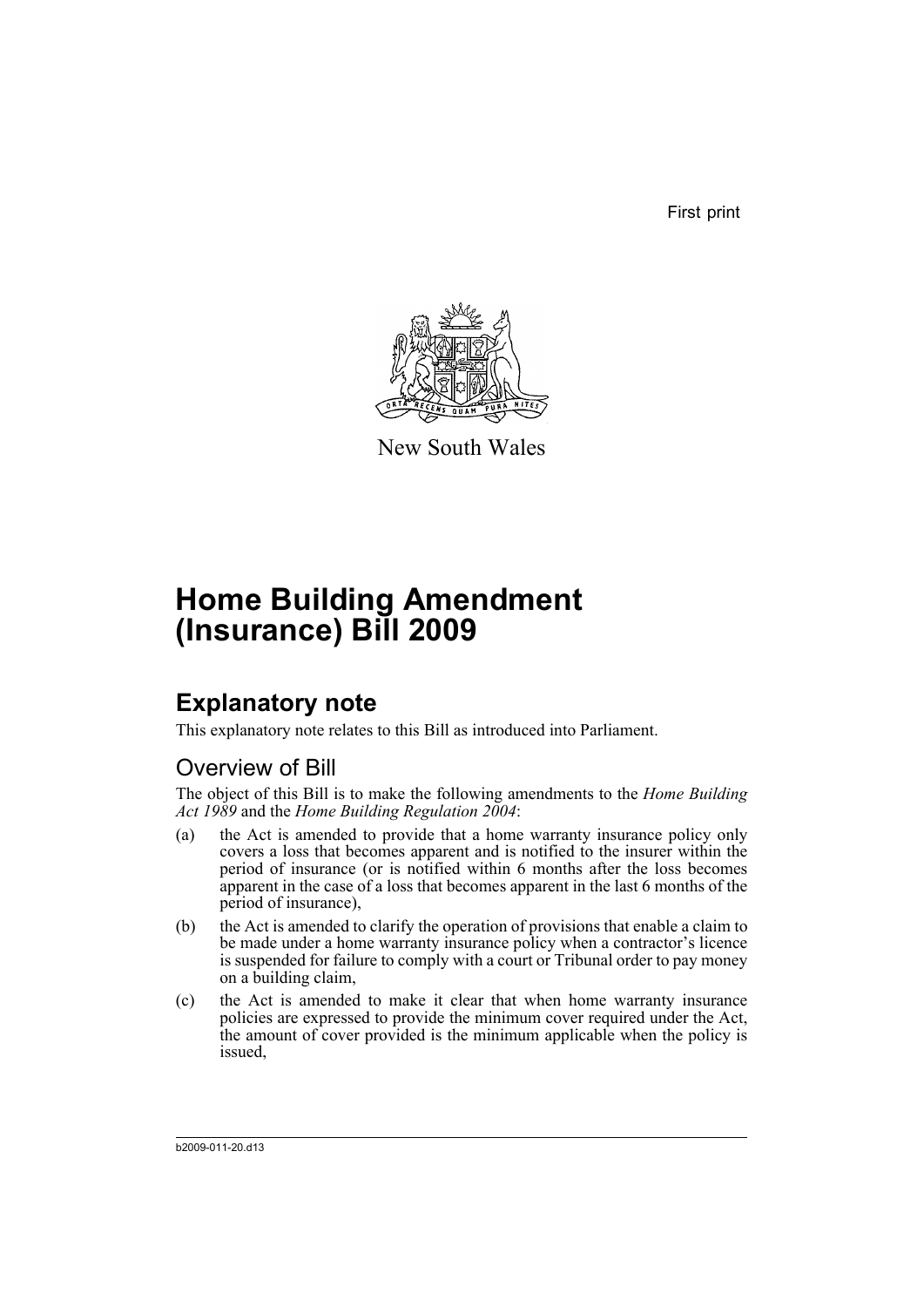Explanatory note

- (d) the Act is amended to enact consequential savings and transitional provisions, including provisions that extend the amendments referred to in paragraphs (a) and (c) to insurance policies issued before the commencement of those amendments,
- (e) the Regulation is amended to extend the grounds for refusing to issue, renew or restore an authority under the Act to include failure to satisfy certain judgments and orders relating to building claims or claims by insurers in relation to home warranty insurance,
- (f) the Regulation is amended to permit home warranty insurance policies to include a provision allowing the insurer to reduce its liability for any failure by the insured to enforce a statutory warranty, to the extent that the failure has prejudiced the insurer,
- (g) the Regulation is amended to repeal provisions that will be redundant as a result of the proposed amendments to the Act,
- (h) minor or consequential amendments.

## Outline of provisions

**Clause 1** sets out the name (also called the short title) of the proposed Act.

**Clause 2** provides for the commencement of the proposed Act on the date of assent to the proposed Act.

## **Schedule 1 Amendment of Home Building Act 1989 No 147**

**Schedule 1 [1]** makes it clear that a recent extension of the home warranty insurance policy (enabling a claim to be made when a contractor fails to pay money required to be paid by a building claim order) operates on the same basis as if the contractor had become insolvent, which is an existing ground of liability under such a policy. **Schedule 1 [6]** makes a consequential amendment.

**Schedule 1 [2]** provides that when a home warranty insurance policy provides that the amount of cover is the minimum amount required under the Act it means that the amount of cover is that minimum amount as at the time the policy is issued. A transitional provision (**Schedule 1 [7]**) extends this amendment to existing policies.

**Schedule 1 [3]** limits the claims covered by a home warranty insurance policy to make it clear that such a policy only covers a loss that becomes apparent and is notified to the insurer within the period of insurance or (if the loss becomes apparent during the last 6 months of the period of insurance and does not arise from non-completion of work) is notified within 6 months after becoming apparent. A transitional provision (**Schedule 1 [7]**) extends this amendment to existing policies.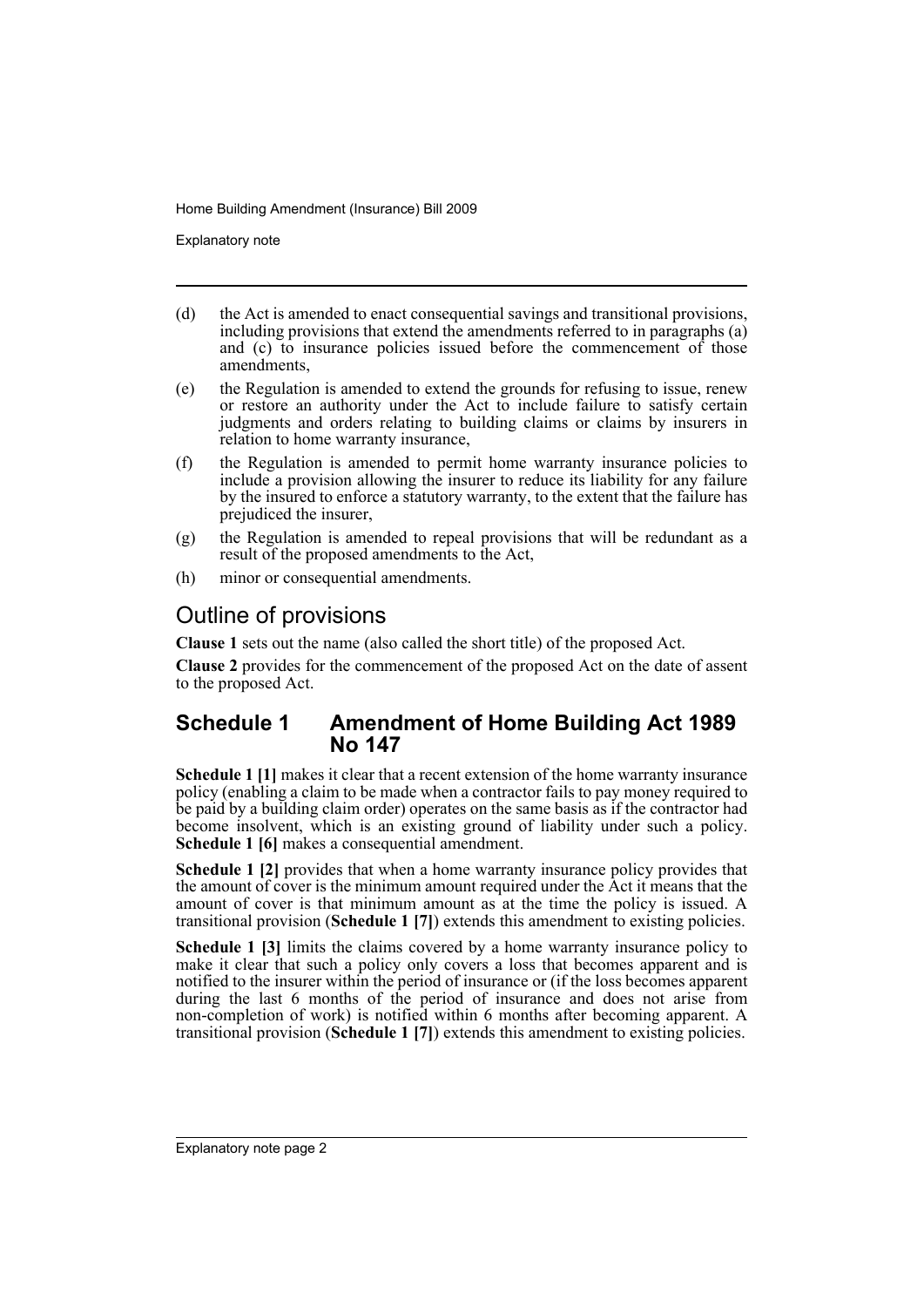Explanatory note

**Schedule 1 [4]** clarifies an existing regulation-making power that authorises limitations on liability under a home warranty insurance policy to include reductions in liability.

**Schedule 1 [5]** inserts a savings and transitional regulation-making power.

**Schedule 1 [7]** inserts savings and transitional provisions consequent on the other amendments that the Bill makes to the Act and the Regulation.

### **Schedule 2 Amendment of Home Building Regulation 2004**

**Schedule 2 [1]–[4]** extend provisions of the Regulation that provided the grounds on which the issue, renewal or restoration of a licence and other authority under the Act must be refused to include the following grounds:

- (a) being a debtor under an unsatisfied judgment for payment of money in relation to a building claim or to an insurer in relation to a home warranty insurance claim,
- (b) being a director in the last 3 years of a corporation that is a debtor as referred to in paragraph (a),
- (c) being subject to an unsatisfied order of a court on a building claim.

**Schedule 2 [5]** permits a home warranty insurance policy to include a provision allowing the insurer to reduce its liability because of a failure by the beneficiary to take action to enforce a statutory warranty from the breach of which the insured loss arises, but only to the extent of an amount that fairly represents the extent to which the insurer's interests were prejudiced as a result of the failure. A transitional provision (**Schedule 1 [7]**) extends this amendment to existing policies.

**Schedule 2 [6]** omits a provision that will be redundant. The provision was an interim measure introduced in December 2008 to limit the making of a claim under a home warranty insurance policy in essentially the same way as the amendment to be made by **Schedule 1 [3]**. A transitional provision (**Schedule 1 [7]**) provides a period of grace for the notification of a loss in a case in which the redundant provision prevented a claim from being made.

**Schedule 2** [7] omits a provision that will be redundant as a result of the amendment to be made by **Schedule 1 [1]**.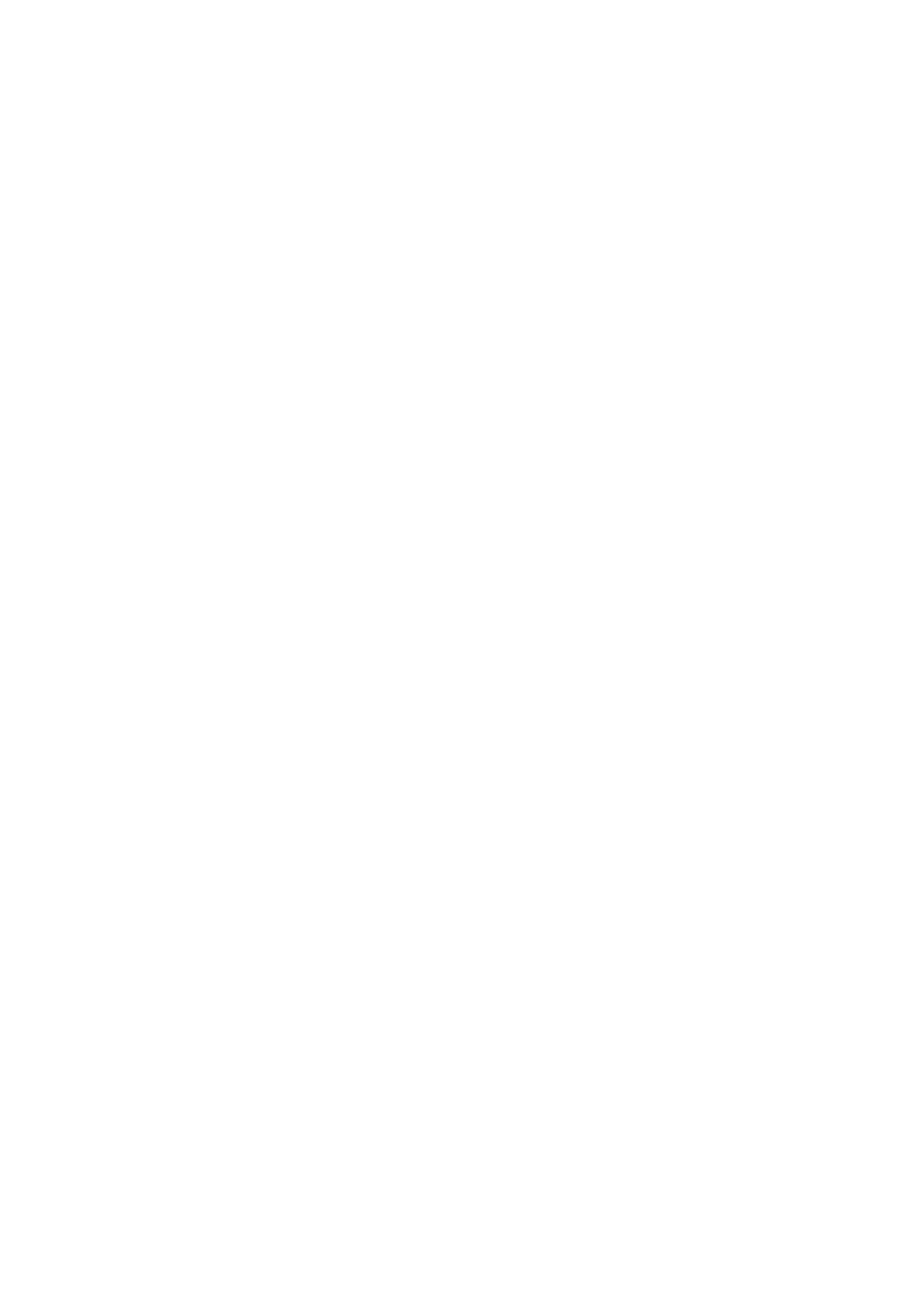First print



New South Wales

# **Home Building Amendment (Insurance) Bill 2009**

## **Contents**

|    |                                                       | Page |
|----|-------------------------------------------------------|------|
| 1. | Name of Act                                           |      |
|    | 2 Commencement                                        | 2    |
|    | Schedule 1 Amendment of Home Building Act 1989 No 147 | 3    |
|    | Schedule 2 Amendment of Home Building Regulation 2004 | 9.   |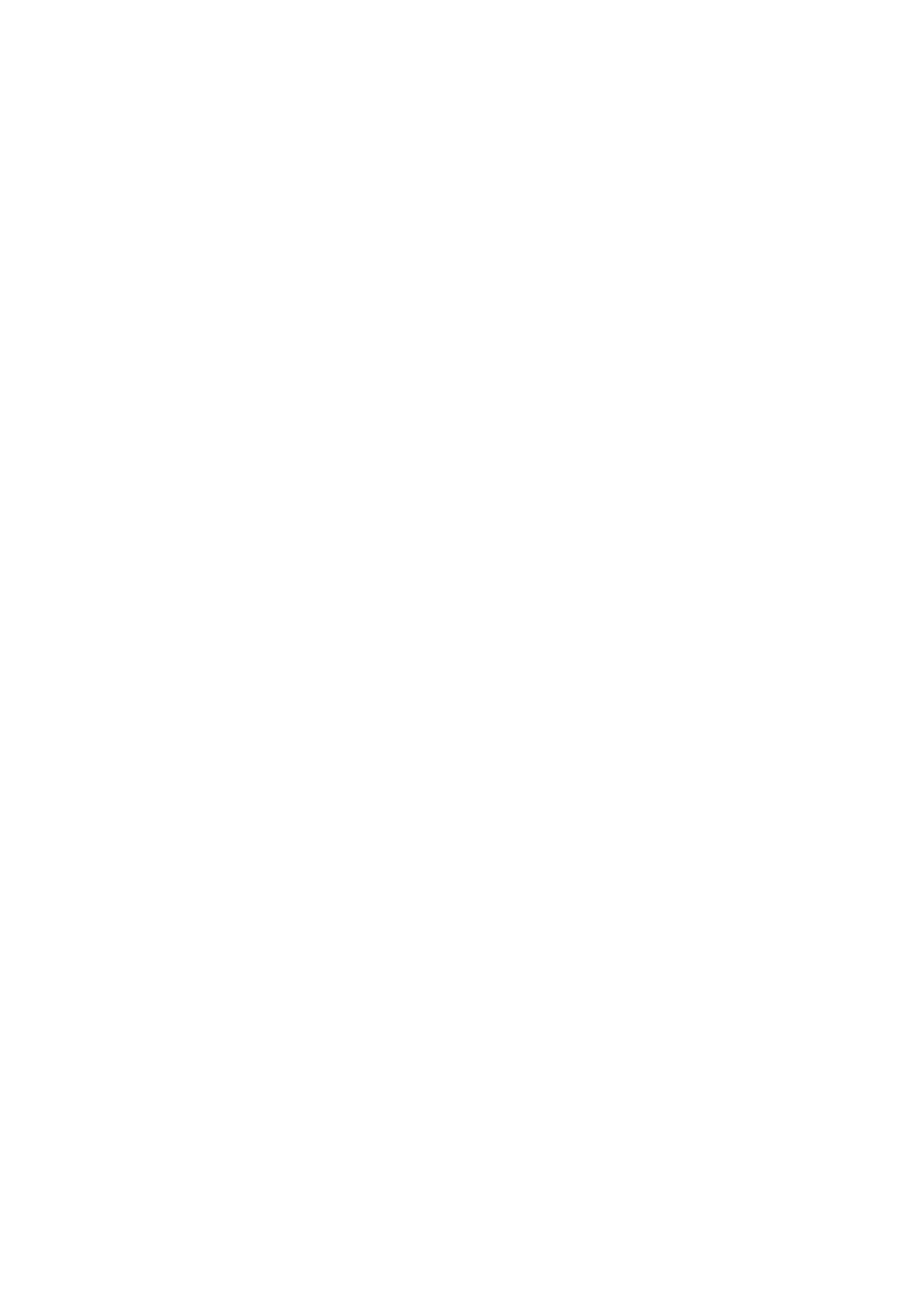

New South Wales

## **Home Building Amendment (Insurance) Bill 2009**

No , 2009

## **A Bill for**

An Act to amend the *Home Building Act 1989* and the *Home Building Regulation 2004* to make further provision for home warranty insurance.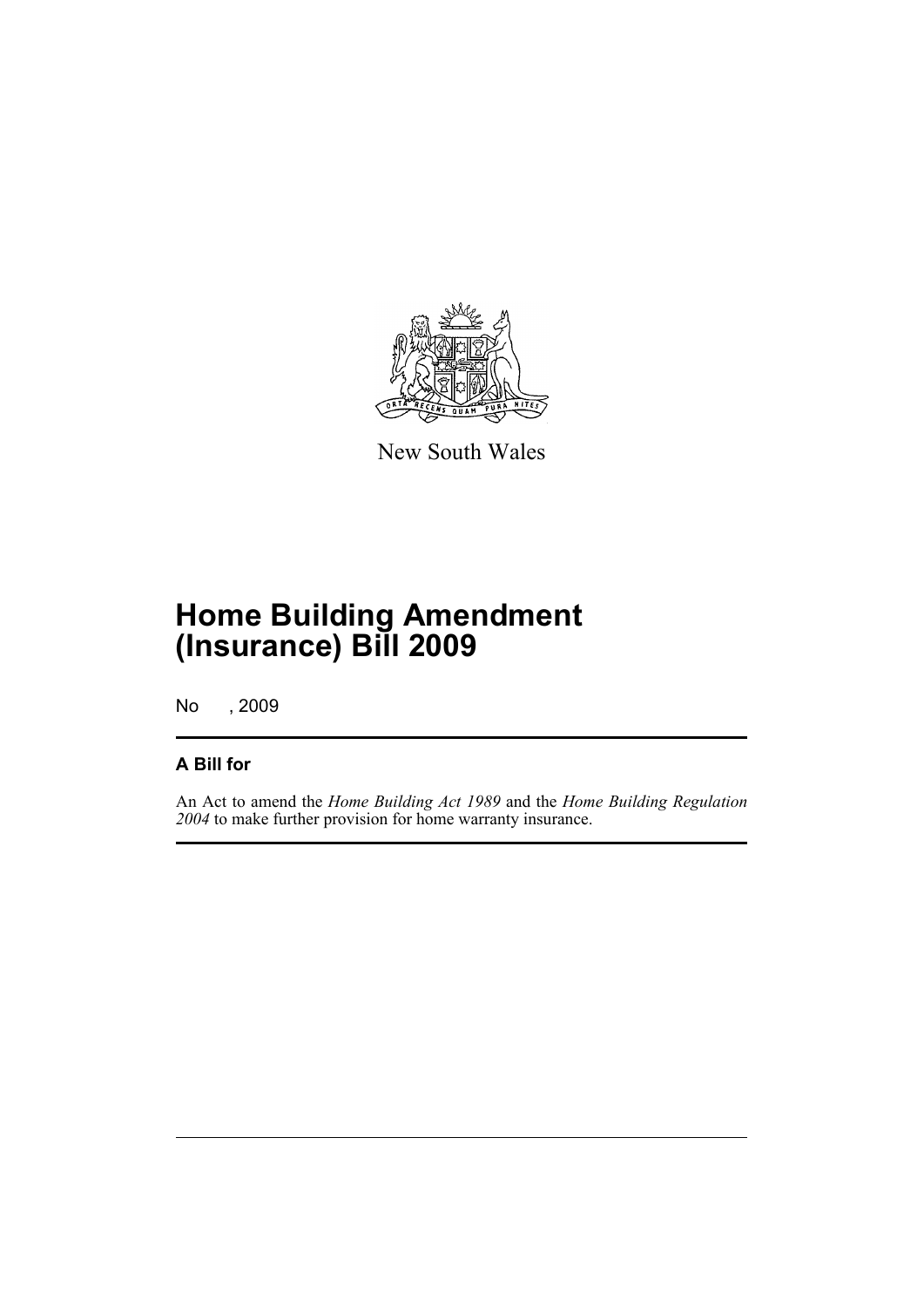<span id="page-7-1"></span><span id="page-7-0"></span>

| The Legislature of New South Wales enacts: |                                                               |                |
|--------------------------------------------|---------------------------------------------------------------|----------------|
|                                            | Name of Act                                                   | $\mathcal{P}$  |
|                                            | This Act is the Home Building Amendment (Insurance) Act 2009. | 3              |
|                                            | <b>Commencement</b>                                           | $\overline{a}$ |
|                                            | This Act commences on the date of assent to this Act.         | 5              |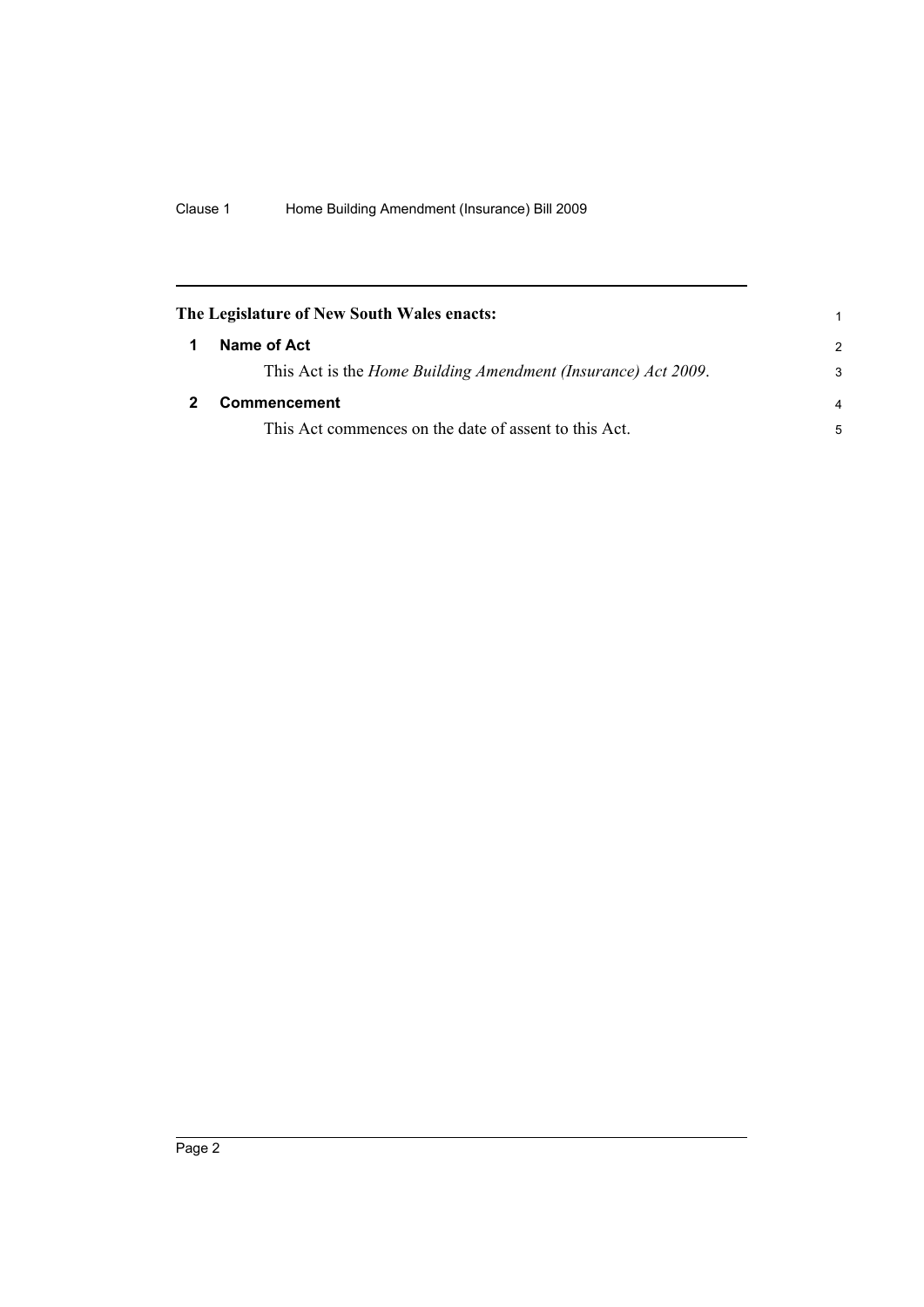Amendment of Home Building Act 1989 No 147 **Schedule 1** Schedule 1

1  $\mathfrak{p}$ 

### <span id="page-8-0"></span>**Schedule 1 Amendment of Home Building Act 1989 No 147**

#### **[1] Section 99 Requirements for insurance for residential building work**

Omit section 99 (3)–(5). Insert instead:

- (3) A contract of insurance in relation to residential building work required by section 92 must include provision that deems the suspension of a contractor's licence under section 42A to constitute the insolvency of the contractor for the purposes of the application of the policy to any loss that is the subject of a building claim order made against the contractor that remains unsatisfied.
- (4) The following provisions apply to a claim under a contract of insurance that arises because of the operation of subsection (3) in connection with a building claim order:
	- (a) the claim is limited to a loss that would have been covered by the contract in the event of the contractor's insolvency,
	- (b) the amount of the claim need not be the same as the amount of the building claim order (and in particular is not limited by the amount of the building claim order),
	- (c) the building claim order does not limit any right of a beneficiary to appeal against a decision of the insurer in respect of a claim under the contract (and any such right of appeal may be exercised as if the building claim order had not been made),
	- (d) the building claim order does not limit any right of recovery of the insurer against the contractor in respect of the loss to which the claim relates (whether that right arises pursuant to any rights of the beneficiary to which the insurer is subrogated, or otherwise).
- (5) For the purposes of the operation of a provision of a contract of insurance referred to in subsection (3), a contractor's licence that would have been suspended under section 42A were it not for the fact that the licence expired, or was surrendered or cancelled, before the suspension took effect is taken to have been suspended under that section.
- (6) In this section: *building claim order* has the same meaning as in section 42A.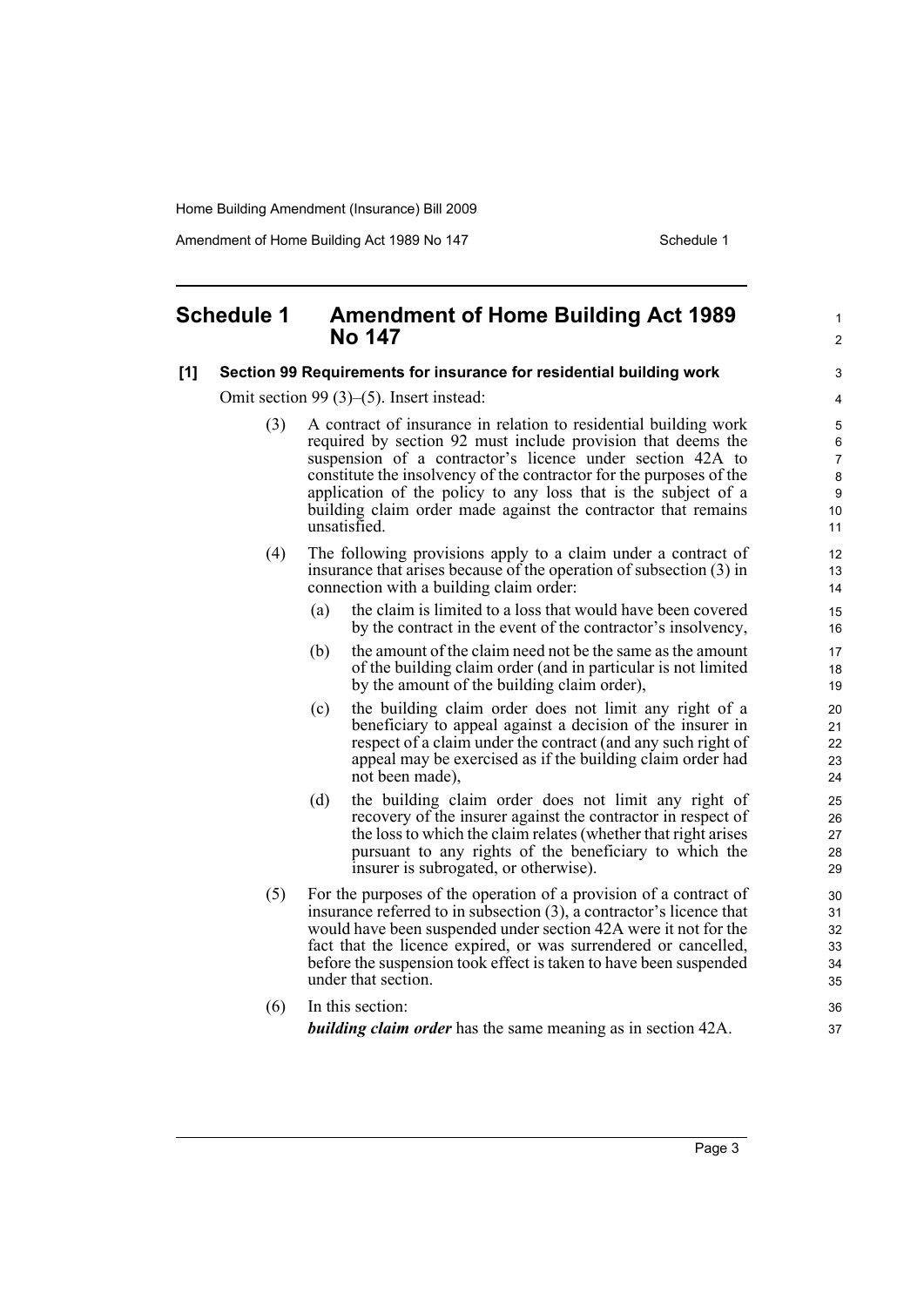Schedule 1 Amendment of Home Building Act 1989 No 147

#### **[2] Section 102 General requirements for insurance**

Insert after section 102 (3):

| (3A) | A provision of a contract of insurance to the effect that the       |
|------|---------------------------------------------------------------------|
|      | amount of cover provided by the contract is the minimum amount      |
|      | provided for from time to time by this Act or the regulations is to |
|      | be read as providing that the amount of cover provided is the       |
|      | minimum amount provided for by this Act or the regulations at       |
|      | the time the contract is entered into.                              |

9 10

#### **[3] Section 103BA**

Insert after section 103B:

#### **103BA Limitations on policy coverage—claims made and notified policy**

- (1) A contract of insurance provides insurance cover in respect of loss only if:
	- (a) in the case of cover for loss arising from non-completion of work—the loss becomes apparent and is notified to the insurer within the period of insurance, or

(b) in any other case:

- (i) the loss becomes apparent and is notified to the insurer within the period of insurance, or
- (ii) the loss becomes apparent during the last 6 months of the period of insurance and is notified to the insurer within 6 months after the loss becomes apparent.
- (2) A loss *becomes apparent* when a beneficiary under the contract first becomes aware (or ought reasonably have become aware) of the loss.

#### (3) In this section: *loss* means loss indemnified by a contract of insurance. *period of insurance* means the period for which a contract of insurance provides cover. **[4] Section 103C Regulations** 27 28 29 30 31

#### Omit section 103C (2) (a). Insert instead: (a) limitations on and reductions in liability, **[5] Schedule 4 Savings and transitional provisions** Insert at the end of clause 2 (1): *Home Building Amendment (Insurance) Act 2009* 32 33 34 35 36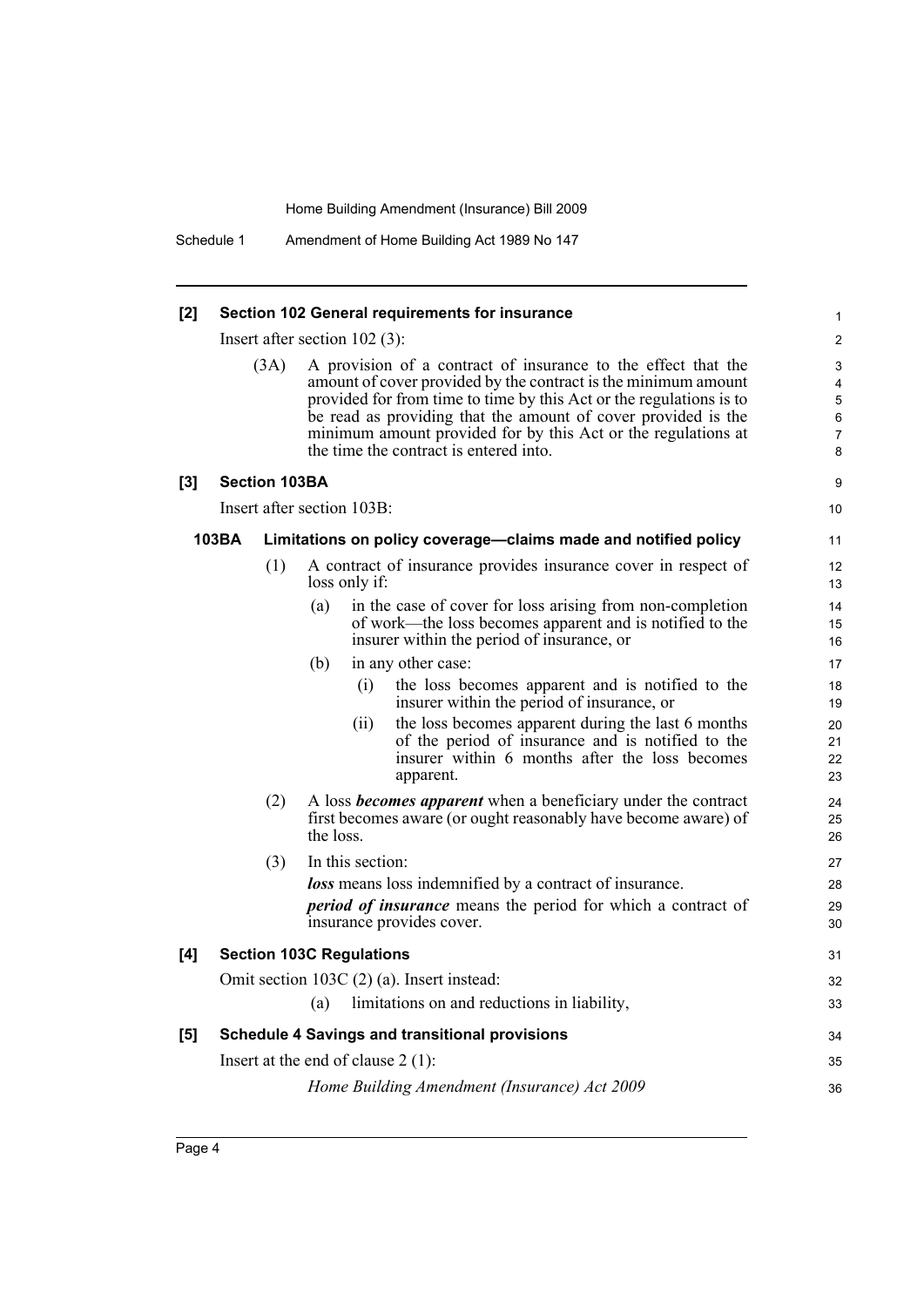Amendment of Home Building Act 1989 No 147 Schedule 1

| [6] |                       |                | Schedule 4, clause 79 (3)                                                                                                                                                                                                                                                    | 1                          |
|-----|-----------------------|----------------|------------------------------------------------------------------------------------------------------------------------------------------------------------------------------------------------------------------------------------------------------------------------------|----------------------------|
|     |                       |                | Omit the subclause.                                                                                                                                                                                                                                                          | $\overline{2}$             |
| [7] | Schedule 4, Part 15   |                |                                                                                                                                                                                                                                                                              | 3                          |
|     | Insert after Part 14: |                |                                                                                                                                                                                                                                                                              | 4                          |
|     |                       | <b>Part 15</b> | <b>Provisions consequent on Home Building</b><br><b>Amendment (Insurance) Act 2009</b>                                                                                                                                                                                       | 5<br>6                     |
|     | 80                    |                | <b>Definitions</b>                                                                                                                                                                                                                                                           | $\overline{7}$             |
|     |                       |                | In this Part:                                                                                                                                                                                                                                                                | 8                          |
|     |                       |                | <i>amending Act</i> means<br>the <i>Home</i> Building <i>Amendment</i><br>(Insurance) Act 2009.                                                                                                                                                                              | 9<br>10                    |
|     |                       |                | <i>contract of insurance</i> means a contract of insurance entered into<br>for the purposes of Part 6 of this Act.                                                                                                                                                           | 11<br>12                   |
|     | 81                    |                | Insurance claims arising from suspension of contractor's licence                                                                                                                                                                                                             | 13                         |
|     |                       | (1)            | Section 99 $(3)$ – $(6)$ (as inserted by the amending Act) apply only<br>to a contract of insurance entered into on or after the<br>commencement of those provisions.                                                                                                        | 14<br>15<br>16             |
|     |                       | (2)            | An insurance contract that is entered into on or after the<br>commencement of those provisions using any existing stock of<br>insurance contract forms is deemed to include the provision<br>required to be included by section 99 (3) (as inserted by the<br>amending Act). | 17<br>18<br>19<br>20<br>21 |
|     | 82                    |                | Minimum amount of cover                                                                                                                                                                                                                                                      | 22                         |
|     |                       | (1)            | Section 102 (3A) extends to:                                                                                                                                                                                                                                                 | 23                         |
|     |                       |                | a contract of insurance entered into before the<br>(a)<br>commencement of that subsection (despite any provision<br>of the policy), and                                                                                                                                      | 24<br>25<br>26             |
|     |                       |                | a claim under any such contract of insurance, and<br>(b)                                                                                                                                                                                                                     | 27                         |
|     |                       |                | proceedings on such a claim (including proceedings<br>(c)<br>commenced but not finally determined before the<br>commencement of that subsection).                                                                                                                            | 28<br>29<br>30             |
|     |                       | (2)            | Despite subclause $(1)$ , section 102 $(3A)$ does not extend to or<br>otherwise affect:                                                                                                                                                                                      | 31<br>32                   |
|     |                       |                | a claim that was paid in full before the commencement of<br>(a)<br>that subsection, or                                                                                                                                                                                       | 33<br>34                   |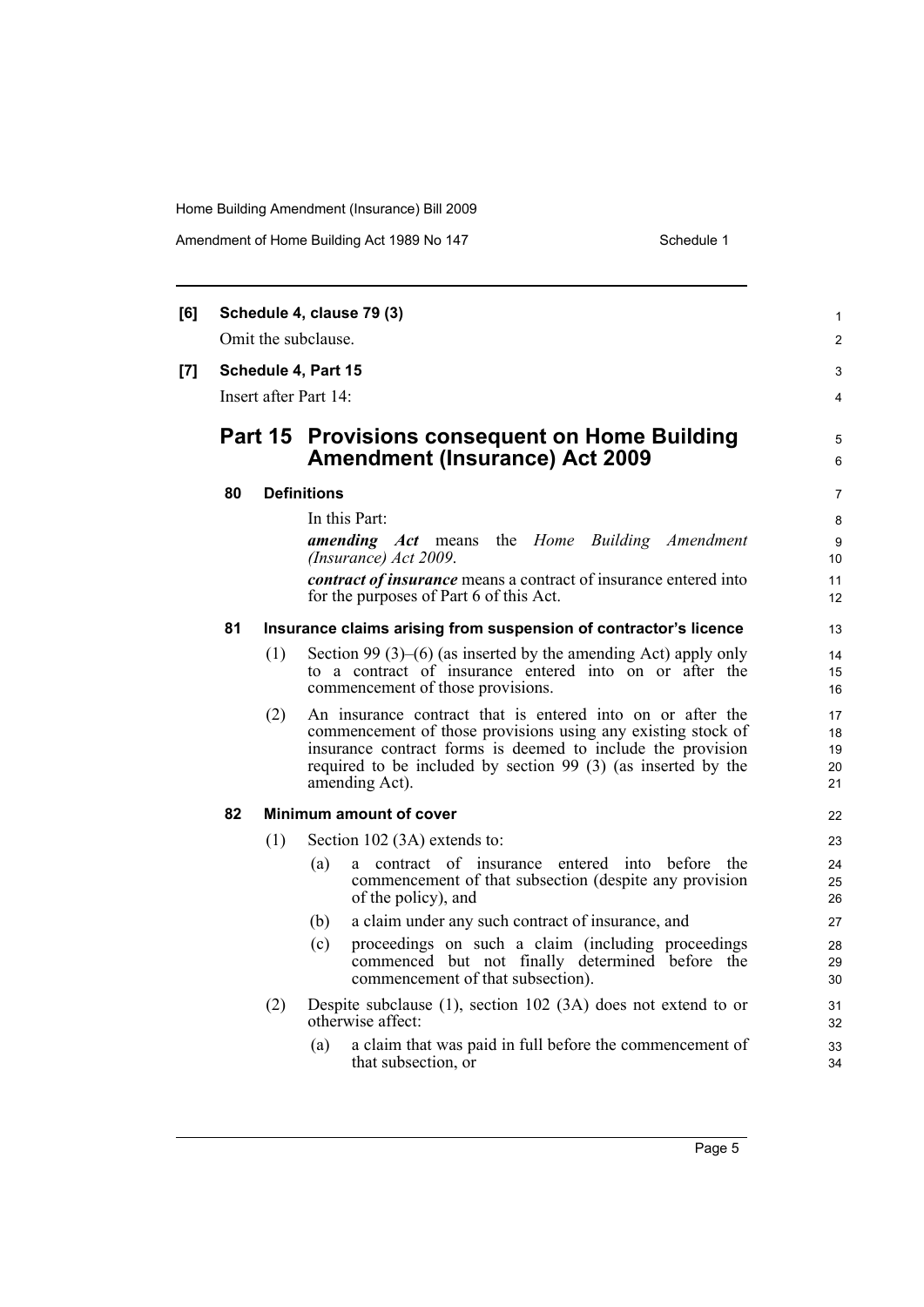|    |     | (b) | any agreement made before the commencement of that<br>subsection to settle a claim, or                                                                                                                                                                                        | 1<br>$\overline{2}$                 |
|----|-----|-----|-------------------------------------------------------------------------------------------------------------------------------------------------------------------------------------------------------------------------------------------------------------------------------|-------------------------------------|
|    |     | (c) | a decision of an insurer made before the commencement of<br>that subsection that cannot be the subject of appeal because<br>of clause 65 of the <i>Home Building Regulation 2004</i> , or                                                                                     | 3<br>4<br>5                         |
|    |     | (d) | the amount that a person is entitled to recover under a<br>contract of insurance where that amount was paid before<br>the commencement of that subsection under the indemnity<br>provided by Division 2 (Insurance claims indemnified by<br>State) of Part 6A of this Act, or | 6<br>$\overline{7}$<br>8<br>9<br>10 |
|    |     | (e) | any final determination of legal proceedings made by a<br>court or tribunal before the commencement of that<br>subsection.                                                                                                                                                    | 11<br>12<br>13                      |
|    | (3) |     | This clause applies only to contracts of insurance entered into on<br>or after 1 May 1997.                                                                                                                                                                                    | 14<br>15                            |
| 83 |     |     | Application of amendments to existing insurance policies                                                                                                                                                                                                                      | 16                                  |
|    | (1) |     | Section 103BA (Limitations on policy coverage—claims made<br>and notified policy) extends to:                                                                                                                                                                                 | 17<br>18                            |
|    |     | (a) | a contract of insurance entered into before<br>the<br>commencement of that section (despite any provision of<br>the contract), and                                                                                                                                            | 19<br>20<br>21                      |
|    |     | (b) | a claim under any such contract of insurance, and                                                                                                                                                                                                                             | 22                                  |
|    |     | (c) | proceedings on such a claim (including proceedings<br>commenced but not finally determined before the<br>commencement of that section).                                                                                                                                       | 23<br>24<br>25                      |
|    | (2) |     | Despite subclause (1), section 103BA does not extend to or<br>otherwise affect:                                                                                                                                                                                               | 26<br>27                            |
|    |     | (a) | a claim that was paid in full before the commencement of<br>that section, or                                                                                                                                                                                                  | 28<br>29                            |
|    |     | (b) | any agreement made before the commencement of that<br>section to settle a claim, or                                                                                                                                                                                           | 30<br>31                            |
|    |     | (c) | a decision of an insurer made before the commencement of<br>that section that cannot be the subject of appeal because of<br>clause 65 of the Home Building Regulation 2004, or                                                                                                | 32<br>33<br>34                      |
|    |     | (d) | the amount that a person is entitled to recover under a<br>contract of insurance where that amount was paid before<br>the commencement of that section under the indemnity<br>provided by Division 2 (Insurance claims indemnified by<br>State) of Part 6A of this Act, or    | 35<br>36<br>37<br>38<br>39          |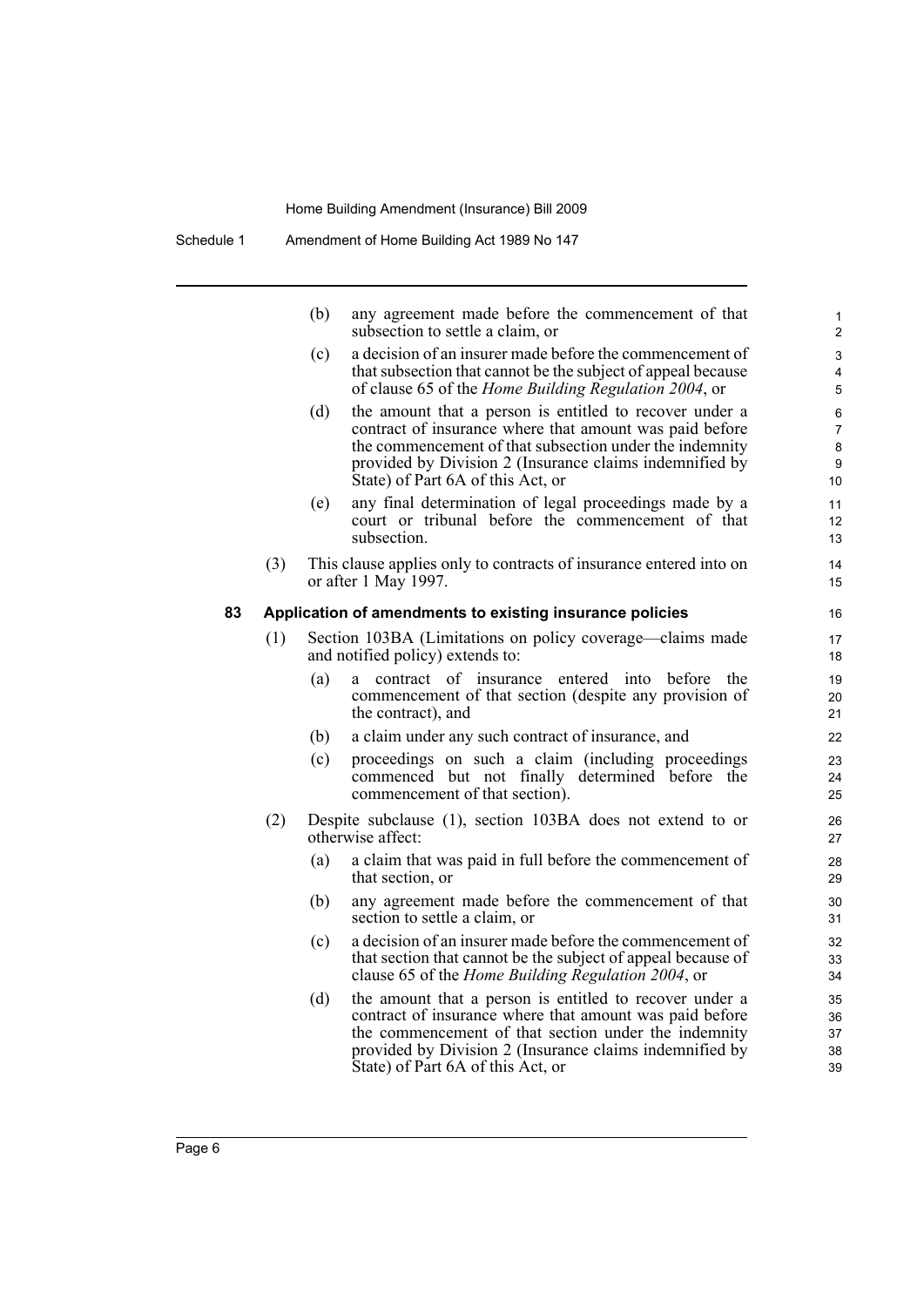Amendment of Home Building Act 1989 No 147 Schedule 1

|    |      | (e)     | any final determination of legal proceedings made by a<br>court or tribunal before the commencement of that section.                                                                                                                                                                                                                     | 1<br>2                           |
|----|------|---------|------------------------------------------------------------------------------------------------------------------------------------------------------------------------------------------------------------------------------------------------------------------------------------------------------------------------------------------|----------------------------------|
|    | (3)  |         | This clause applies only to contracts of insurance entered into on<br>or after 1 May 1997.                                                                                                                                                                                                                                               | 3<br>4                           |
| 84 |      |         | <b>Proceedings finally determined</b>                                                                                                                                                                                                                                                                                                    | 5                                |
|    |      |         | For the purposes of this Part, proceedings are not <i>finally</i><br><i>determined</i> if:                                                                                                                                                                                                                                               | 6<br>$\overline{7}$              |
|    |      | (a)     | any period for bringing an appeal as of right in respect of<br>the proceedings has not expired (ignoring any period that<br>may be available by way of extension of time to appeal), or                                                                                                                                                  | 8<br>9<br>10                     |
|    |      | (b)     | any appeal in respect of the proceedings is pending<br>(whether or not it is an appeal brought as of right).                                                                                                                                                                                                                             | 11<br>12                         |
| 85 |      |         | Reduction of liability for failure to enforce statutory warranty                                                                                                                                                                                                                                                                         | 13                               |
|    |      | clause. | Clause 58A of the <i>Home Building Regulation 2004</i> (as inserted<br>by the amending Act) extends to a contract of insurance entered<br>into before the commencement of that clause, and for that<br>purpose every contract of insurance entered into before that<br>commencement is taken to include provision as referred to in that | 14<br>15<br>16<br>17<br>18<br>19 |
| 86 | loss |         | Repeal of clause 63A of Regulation-period of grace for notifying                                                                                                                                                                                                                                                                         | 20<br>21                         |
|    | (1)  |         | If clause 63A of the Regulation prevented a claim for loss from<br>being made during any part of the loss notification period for the<br>loss, there is to be a period of grace for notifying the loss.                                                                                                                                  | 22<br>23<br>24                   |
|    | (2)  |         | The period of grace starts on the repeal of clause 63A of the<br>Regulation and continues for a period that is equal in length to<br>that part of the loss notification period for which clause 63A of<br>the Regulation prevented the claim from being made.                                                                            | 25<br>26<br>27<br>28             |
|    | (3)  | loss.   | A loss notified to an insurer during the period of grace is deemed<br>to have been notified during the loss notification period for the                                                                                                                                                                                                  | 29<br>30<br>31                   |
|    | (4)  |         | If an insurer has refused a claim on the basis of clause 63A of the<br>Regulation:                                                                                                                                                                                                                                                       | 32<br>33                         |
|    |      | (a)     | the insurer must notify the claimant of any period of grace<br>for notifying the loss to which the claim relates that results<br>from the operation of this clause, and                                                                                                                                                                  | 34<br>35<br>36                   |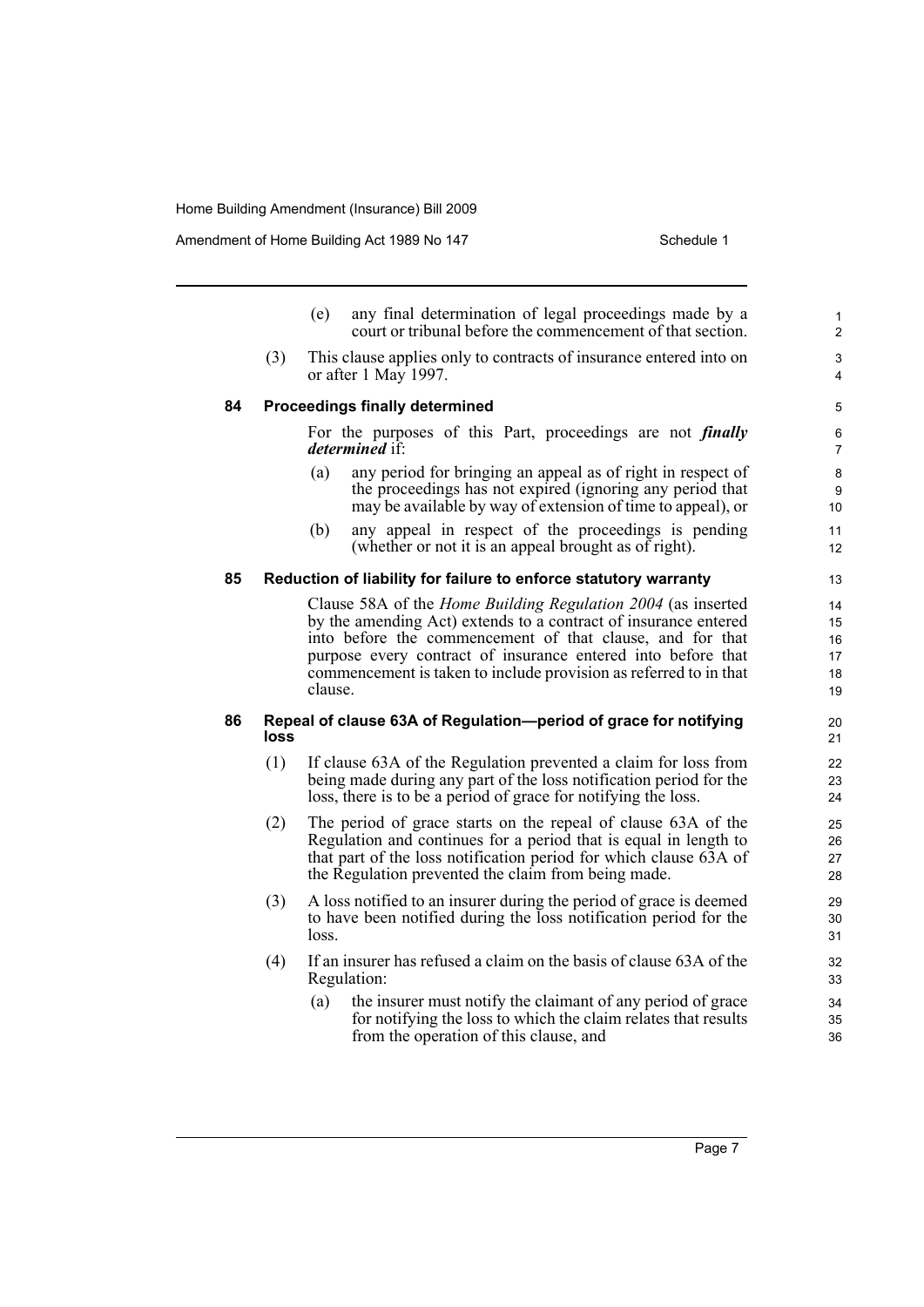Schedule 1 Amendment of Home Building Act 1989 No 147

|     | the period of grace for notifying the loss concerned starts<br>(b)<br>(despite subclause (2)) when the claimant receives the<br>insurer's notification under paragraph (a) and continues<br>for the period provided for by subclause (2).             | 1<br>$\overline{\mathbf{c}}$<br>3<br>4 |  |
|-----|-------------------------------------------------------------------------------------------------------------------------------------------------------------------------------------------------------------------------------------------------------|----------------------------------------|--|
| (5) | The refusal of a claim for loss on the basis of clause 63A of the<br>Regulation (being a claim that would have been validly made had<br>clause 63A of the Regulation not been made):                                                                  | 5<br>6<br>$\overline{7}$               |  |
|     | does not prevent the claimant from resubmitting the claim<br>(a)<br>or submitting the claim as a new claim (without the need<br>to appeal against the decision to refuse the claim), and                                                              | 8<br>9<br>10                           |  |
|     | does not prevent the insurer from proceeding to accept and<br>(b)<br>assess the refused claim as a claim now properly made.                                                                                                                           | 11<br>12                               |  |
| (6) | An insurer is not entitled to refuse or reduce liability on a claim<br>13<br>for loss on the grounds of a failure to notify the loss during the<br>14<br>loss notification period if the loss is notified during the period of<br>15<br>grace.<br>16  |                                        |  |
| (7) | The period of grace provided by this clause does not apply in a<br>17<br>case in which the loss notification period ended before the<br>18<br>commencement of clause 63A of the Regulation.<br>19                                                     |                                        |  |
| (8) | In this clause:                                                                                                                                                                                                                                       | 20                                     |  |
|     | <b>loss notification period</b> for a loss means the period within which<br>loss must be notified to the insurer under a contract of insurance<br>in order for the loss to be covered by the contract of insurance (as<br>provided by section 103BA). | 21<br>22<br>23<br>24                   |  |
|     | Note. Section 103BA extends to existing contracts of insurance.<br><b>the Regulation</b> means the Home Building Regulation 2004.                                                                                                                     | 25<br>26                               |  |
|     |                                                                                                                                                                                                                                                       |                                        |  |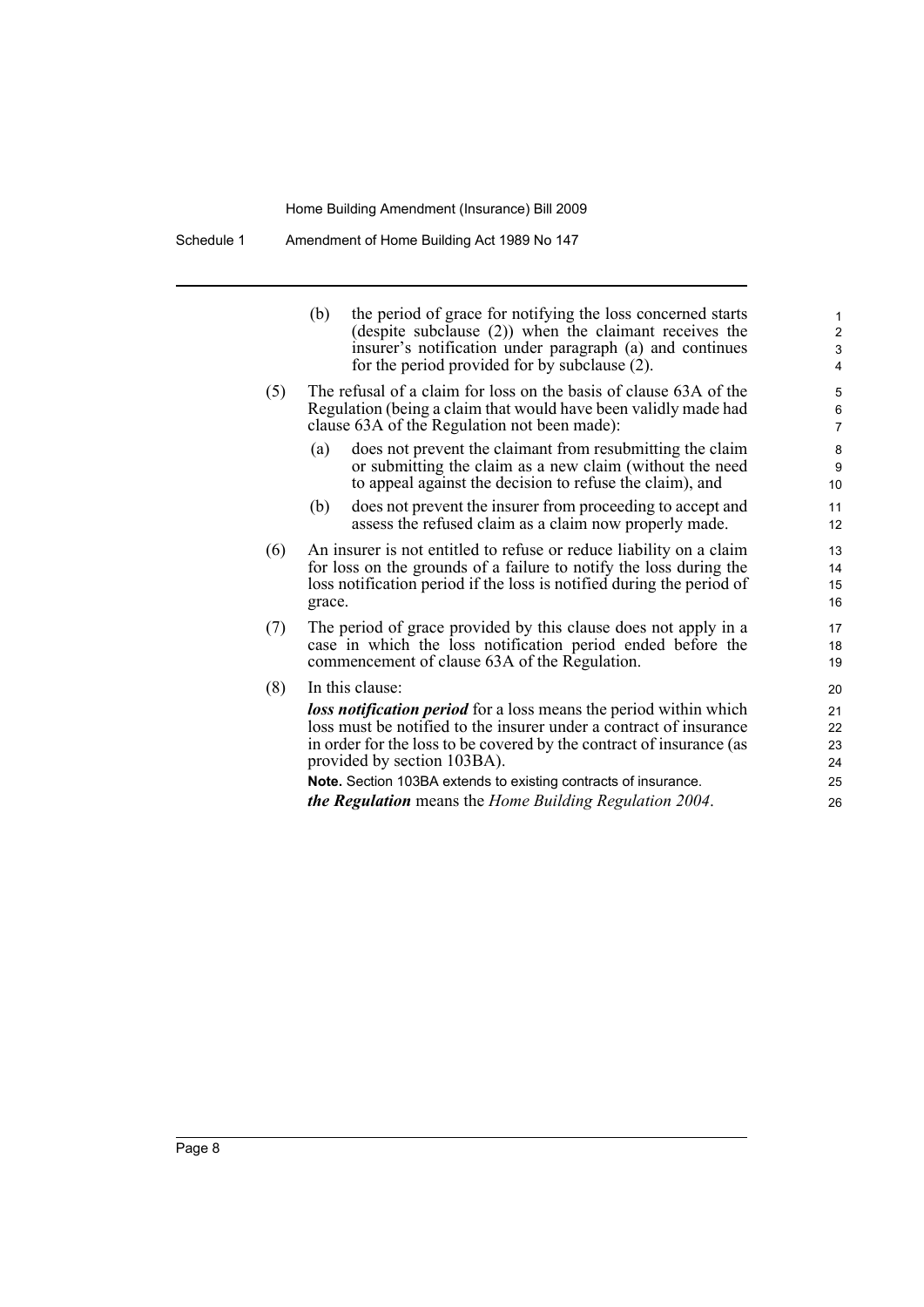Amendment of Home Building Regulation 2004 Schedule 2

### <span id="page-14-0"></span>**Schedule 2 Amendment of Home Building Regulation 2004**

#### **[1] Clause 25 General requirements for obtaining certain authorities under Act**

Insert after clause  $25(1)(a)(ii)$ :

- (iii) is not a debtor under a judgment for money that has not been satisfied where the judgment is for the payment of money in relation to a building claim under Part 3A of the Act or the payment of money to an insurer in relation to a claim relating to home warranty insurance (within the meaning of Part 6 of the Act), and
- (iv) is not (and has not been within the period of 3 years before the date of the application) a director of a corporation that is a debtor under a judgment for money as referred to in subparagraph (iii), and
- (v) is not subject to any order of a court in relation to a building claim under Part 3A of the Act that has not been satisfied within the period required for satisfaction of the order, and

#### **[2] Clause 25 (3)**

Omit the subclause. Insert instead:

- (3) Subclause (1) (a) (v) or (vi) does not prevent the Director-General from issuing an authority if the Director-General from issuing an authority if Director-General is satisfied that the person:
	- (a) has complied with the order of the court or Tribunal after the period required by the court or Tribunal, and
	- (b) has a reasonable excuse for the failure to comply with the order within that period.

#### **[3] Clause 39A General requirements for renewal or restoration of authorities**

Insert after clause 39A (1) (e):

- (e1) is not subject to any order of a court in relation to a building claim under Part 3A of the Act that has not been satisfied within the period required for satisfaction of the order, and
- (e2) is not a debtor under a judgment for money that has not been satisfied where the judgment is for the payment of money in relation to a building claim under Part 3A of the

Page 9

21

20

1  $\mathfrak{p}$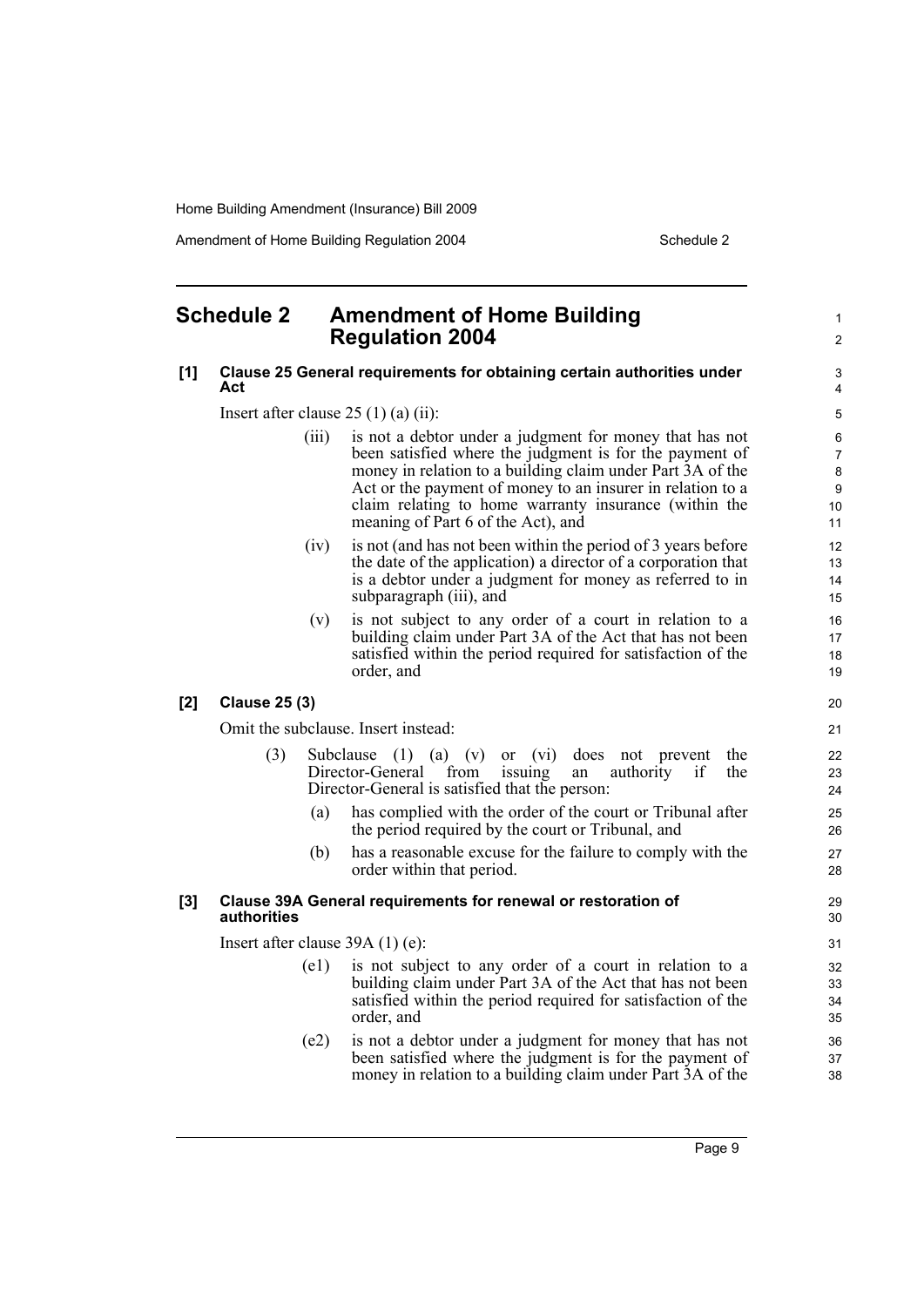Act or the payment of money to an insurer in relation to a claim pursuant to home warranty insurance (within the meaning of Part 6 of the Act), and

17 18

32 33

(e3) is not (and has not been within the period of 3 years before the date of the application) a director of a corporation that is a debtor under a judgment for money as referred to in paragraph (e2), and

#### **[4] Clause 39A (4)**

Omit the subclause. Insert instead:

- Subclause (1) (e) or (e1) does not prevent the Director-General from renewing or restoring an authority if the Director-General is satisfied that the person:
	- (a) has complied with the order of the court or Tribunal after the period required by the court or Tribunal, and
	- (b) has a reasonable excuse for the failure to comply with the order within that period.

### **[5] Clause 58A**

Insert after clause 58:

#### **58A Reduction of liability for failure to enforce statutory warranty**

- (1) An insurance contract may contain a provision to the effect that the insurer may reduce its liability under the contract or reduce any amount otherwise payable in respect of a claim because of a failure by the beneficiary to take action to enforce a statutory warranty from the breach of which the insured loss arises, but only to the extent of an amount that fairly represents the extent to which the insurer's interests were prejudiced as a result of the failure.
- (2) A provision included in an insurance contract under this clause does not limit the operation of any provision included in the insurance contract to the effect of a provision required to be included by clause 63.

### **[6] Clause 63A Period within which insurance claim must be made**

Omit the clause.